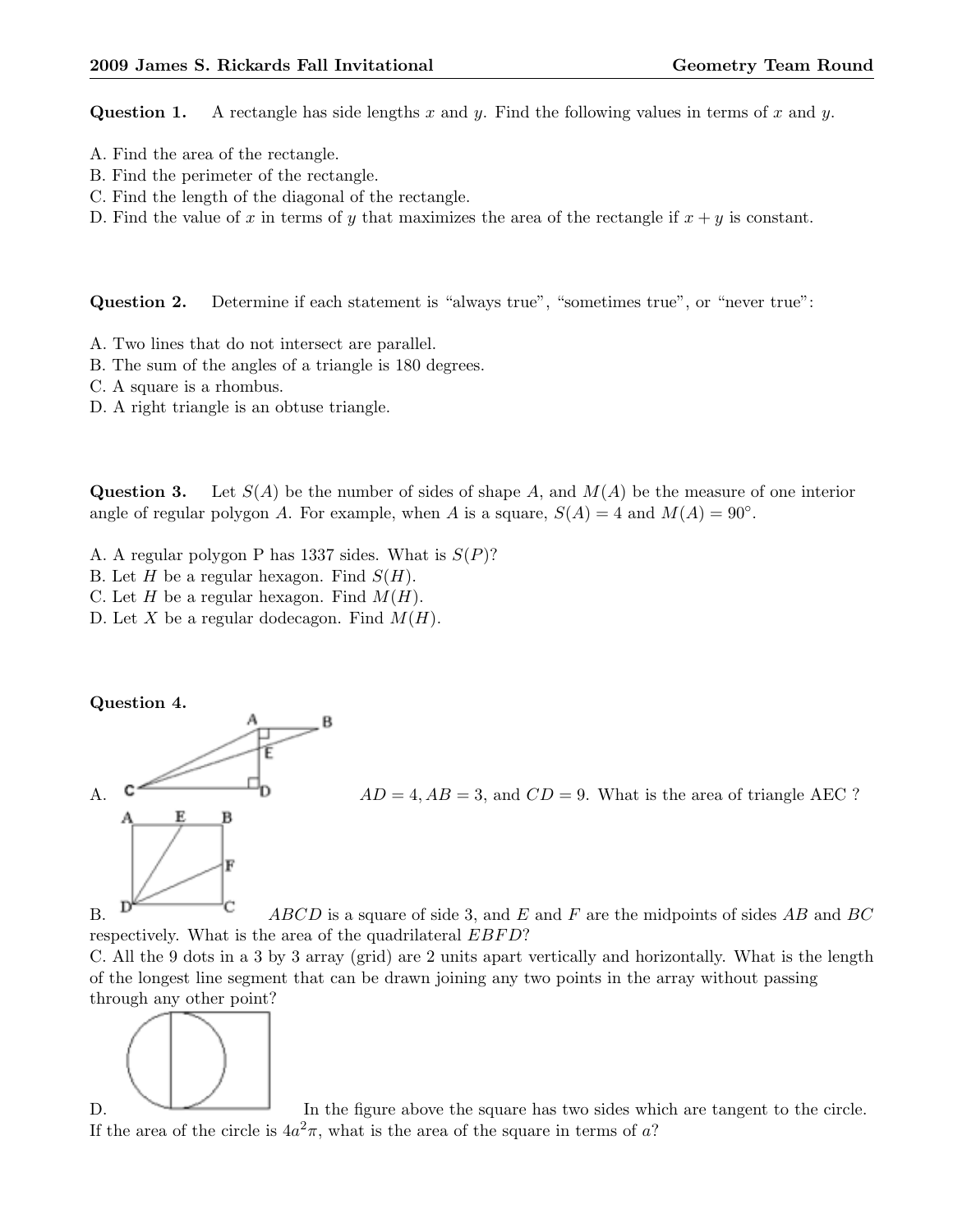## Question 5.

- A. Evaluate  $\binom{7}{3}$  $\binom{7}{3}$ . That is, the number of ways to choose 3 people from a group of 7.
- B. Find the number of diagonals in a regular hexagon.
- C. Find the sum of the interior angles, in degrees, of a regular heptagon (also called a septagon).
- D. Find the sum of the exterior angles of a regular hexadecagon.

Question 6. Find the area of each triangle, given some of its properties.

| A. Sides of length 6, 9, and 11        | B. Perimeter of 22 and inradius 5 |
|----------------------------------------|-----------------------------------|
| C. Sides of length $69, 92,$ and $115$ | D. Base of 10 and height 20       |

## Question 7.

A. Find the value, in degrees, of the largest angle of a triangle in which the ratio of the angles of the triangle are  $3:5:10$ .

B. Find the number of square inches in the area of a right triangle with hypotenuse of length 18 and legs with lengths in the ratio 2 : 1.

C. Find the number of faces of a polyhedron with 10 vertices and 6 edges.

D. A triangle has a perimeter 13. The two shorter sides have integer lengths equal to x and  $x + 1$ . Find the sum of the possible lengths of the longest side.

Question 8. Determine if each statement is "always true", "sometimes true", or "never true".

- A. Three unique points determine a plane.
- B. The angle bisectors of a triangle intersect at the circumcenter.
- D. The angle bisectors of a triangular pyramid (tetrahedron) with edge length e is  $\frac{e^3\sqrt{2}}{12}$ .
- D. The area of a circle with radius  $r$  is larger than its diameter.